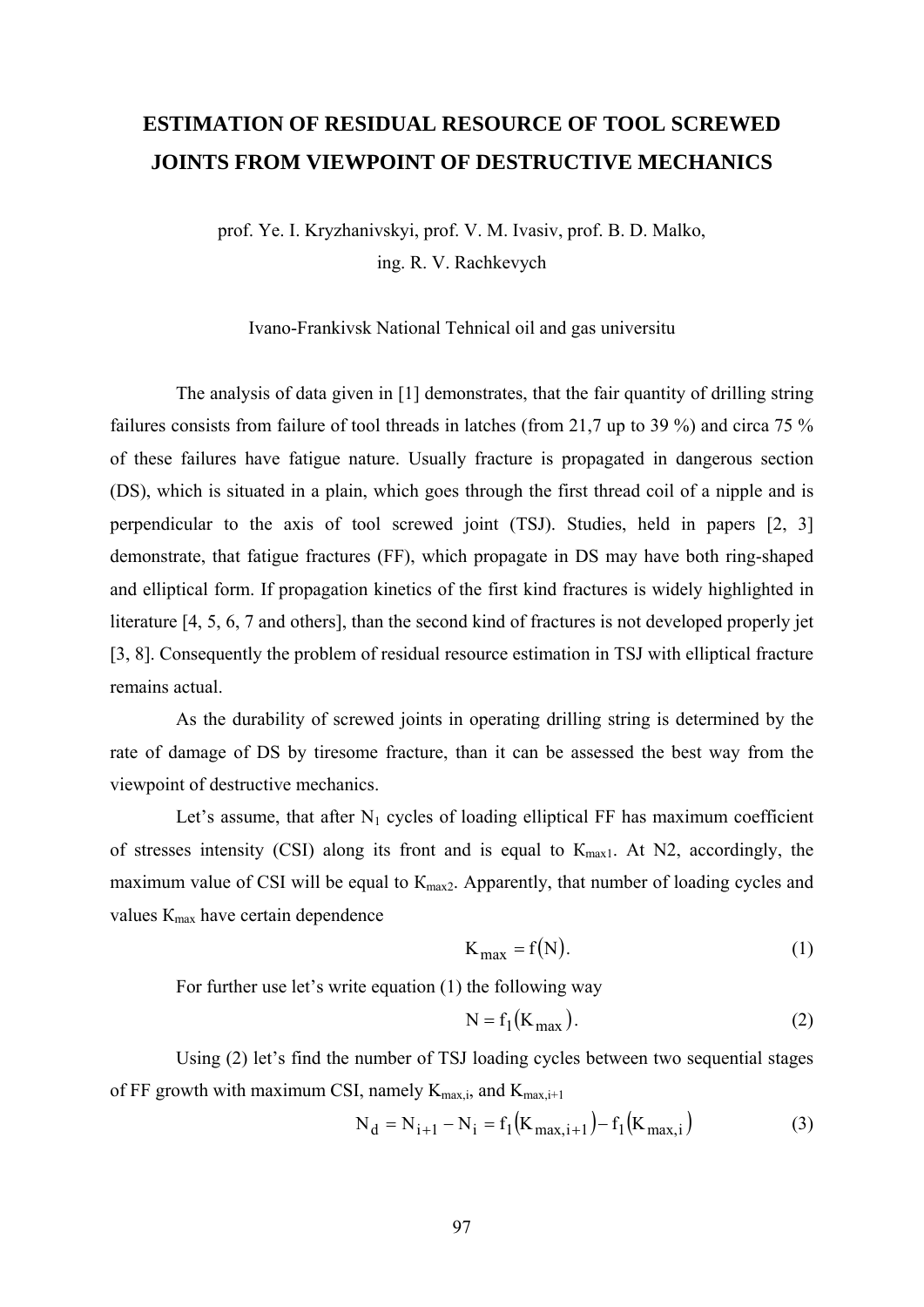If some extreme value CSI  $K_k$ , at which TSJ failures, or joint loses it's technological characteristics (for example airtightness), is substituted to expression (3) instead of  $K_{\text{max,i+1}}$ , we shall receive equation for estimation of a residual resource

$$
N_{\beta} = f_1(K_k) - f_1(K_{\text{max},i}),
$$
\n(4)

where  $K_{\text{max,i}}$  is CSI value at the moment of registration.

For practical application (4) it is necessary to have an algorithm for calculation of maximum value of stresses intensity coefficient, digital value of  $K_k$  and dependence  $f_1$ , given in analytical kind.

To derive arguments, given above for certain TSJ Z-121 GOST 5286-75, let's use



Figure 1 – Fractogram of dangerous section with elliptical fatigue fracture

the results of experiment, held by author [4]. Nature of studies is following: a screwed joint was loaded by bending moment only with torsion on a testing machine ІР-7 with nominal bending moment equal to 2070 Nm. During trials the loading on sample gradually moderated with the purpose to stop the growth of FF in nipple and to stop it's originating in the section of so-called "lines of front halting", which are indicated by arrows (figure 1). Due to this

it was possible to establish more precise dependence of fracture arguments from number of loading cycles.

For any FF front position, which coincides with "lines of front halting" the maximum value of CSI was calculated according to formula [9]

$$
K_{\text{max}} = 1,13\sigma_{\text{max}} b^{\frac{1}{2}} \left[ \frac{b}{a} \cdot \frac{2\Theta}{\pi} \left( \frac{b}{d} - 0,4 + 0,6\frac{b}{a} \right) + \frac{b}{a} \left( 1 - 1,4\frac{b}{d} \right) + \frac{b}{a} \left( 1 - 1,4\frac{b}{d} \right) \right]
$$
  
+ 0,62\lambda \left( 1 - \frac{b}{a} \right) \left( \frac{b}{d} \right)^{-\frac{1}{2}} \sqrt{\left( 1 - \frac{b}{d} \right)^{-3} - \left( 1 - \frac{b}{d} \right)^{3}} \qquad (5)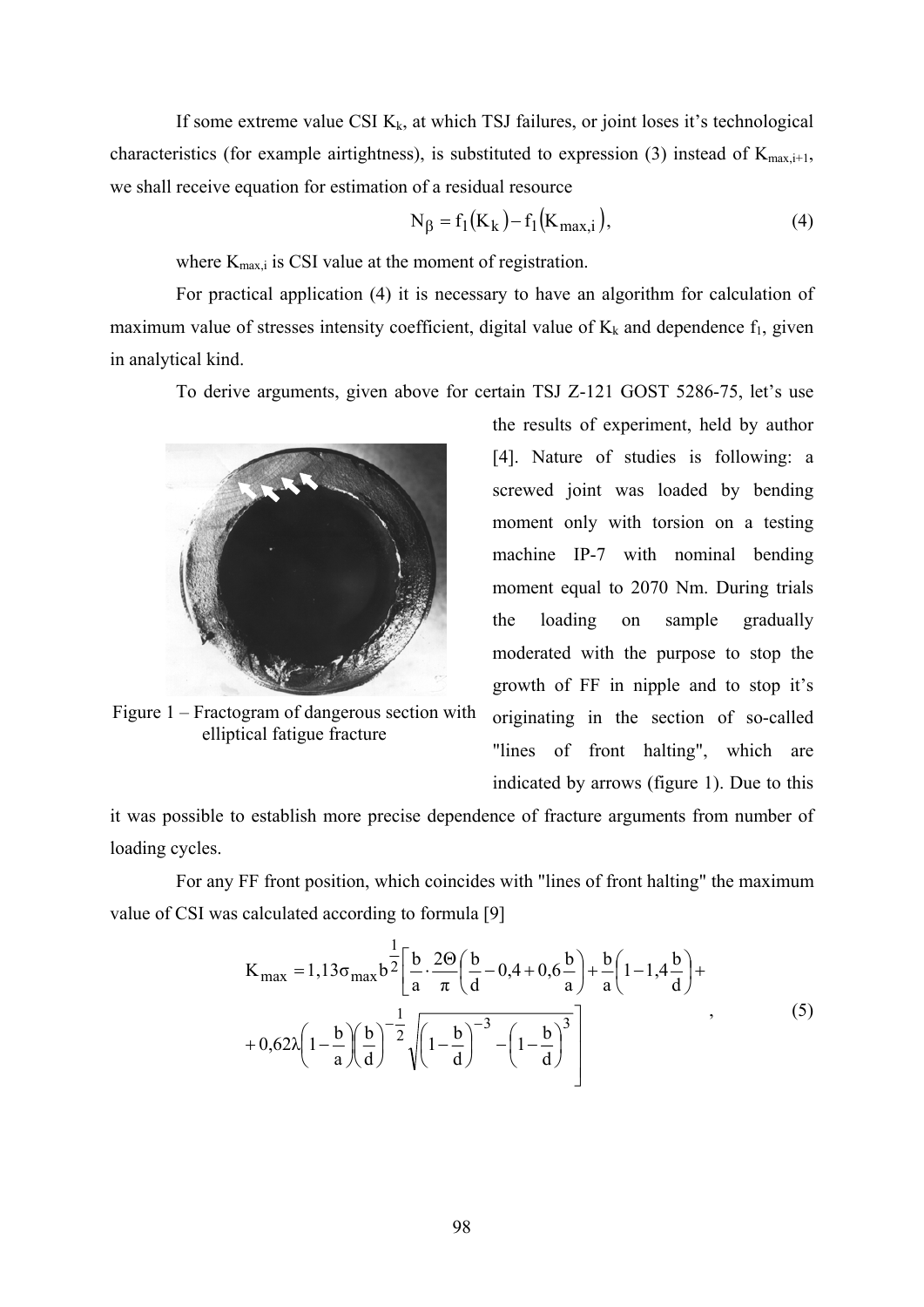$$
\lambda = \begin{cases} 1,15 - 60\left(\frac{b}{d}\right)^2, \text{npu}\frac{b}{d} \langle 0,05 \\ 1, \text{npu}\frac{b}{d} \rangle 0,05 \end{cases}
$$

where  $\Theta$  – is an angular coordinate, which determines the dot at the outline of fracture front;  $a$  – the size of large semiaxis of the ellipse;  $b$  – the size of small semiaxis of the ellipse; d – exterior diameter of nipple at the cavity of a thread;  $\sigma_{\text{max}}$  – maximum stress of cycle, which is equal to sum of screwing stress and bending moment stress M [10]

$$
\sigma_a = \frac{MY}{I} \tag{6}
$$



Here  $Y - is$  the distance from central axis of a nipple to the point of FF front intersection with its exterior surface; І inertia moment of DS, calculated by the mean of software package "Compass 5.5" (figure 2).

Obtained values of stresses intensity coefficients and corresponding operating time values are

Figure 2 – Software environment "Compas 5.5", used to determine inertia moments in dangerous sections

introduced at figure 3 as a plot. Having approximated values, we may write equation (2) as follows

$$
N = -2,31 \cdot 10^5 + 352,58K_{\text{max}} ,
$$

and equation (4) as follows:

$$
N_{\beta} = -2,31 \cdot 10^5 + 352,58K_{\kappa} - (-2,31 \cdot 10^5 + 352,58K_{\max}),
$$

or having simplified

$$
N_{\beta} = 352,58(K_{K} - K_{max}).
$$
 (7)

Having replaced constant 352,58 in formula (7) by variable m we shall receive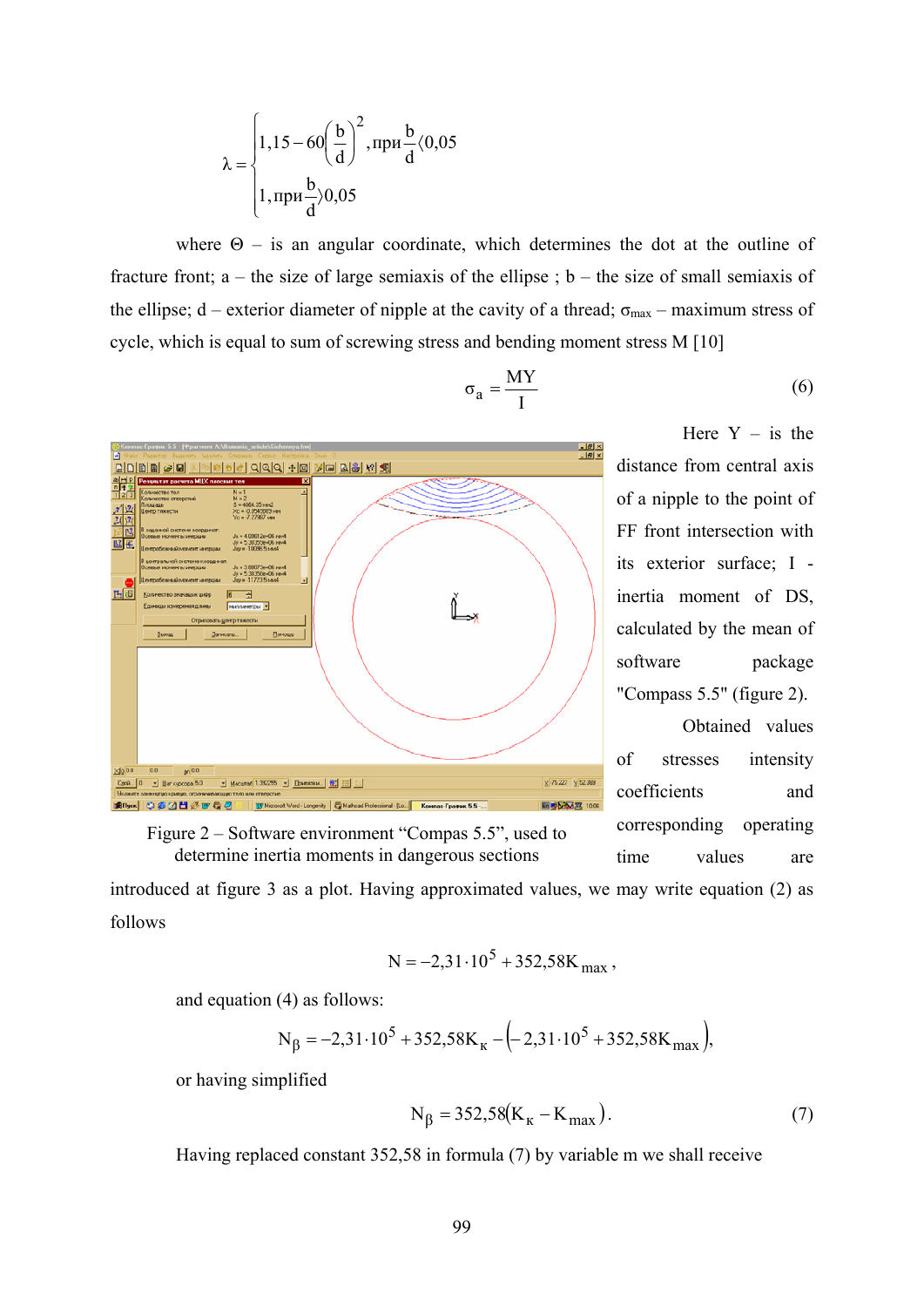$$
N_{\beta} = m(K_{K} - K_{max}),
$$



Figure 3 – Dependence of loading cycles number from maximum value of CSI

where  $K_{K}$  – is the maximum value of CSI at reaching internal hollow of nipple by FF front;  $K_{\text{max}}$  – maximum value of CSI at the moment of registration; m – coefficient, which is considered as a constant for determined standard size of TSJ in case of DS damage by elliptical fracture (for example for Z-121 m=352,58).

Thus, received method of application resolves to assess residual resource of tool joints at drill-pipes, allowing not only standard size of TSJ and arguments of loading, but also geometrical and kinetic parameters of FF propagation, which is reason of failure.

## **USED REFERENCES**

[1.] Ivasiv V. M. Methods and means of drilling string control for providing of it reliability. Thesis on competition of scientific degree of the doctor of engineering science at speciality 05.05.12 – Machines of oil and gas industry – Ivano-Frankivsk national technical university of oil and gas, Ivano-Frankivsk, 1999.

[2.] L. A. Lachinyan, A. A. Lyapkov. Study of stress failure nature of drill-pipes depending on assurance factor on changing loads. 1981, issue 7, Technique and technology of geologicprospecting works; p. 13-19.

[3.] V. M. Ivasiv, M. V. Liskanich, V. A. Turchin, D. I. Homa. Study of fatigue failure of large screwed joints kinetics. Applied mechanics, 1985, №10, p. 130-131.

[4.] N. A. Severinchik, B. V. Kopey, V. G. Peleh, A. M. Prishlyak. Study of corrosion-fatigue resistance of screwed joints of drilling latches // MiNO, №12, 1975, p. 11-13.

[5.] A. I. Barishnikov, N. D. Shcherbyuk, Y. I. Gazanchan. Calculations towards persistence of screwed joints of drill-pipes at long holing // Oil facilities, №4, 1986, p. 16-17.

[6.] I. G. Migal, B. V. Kopey, O. M. Karpash, A. V. Ririndas. Propagation of corrosionfatigue cracks in drill-pipes TBVK. Machines and oil machinery, №9, 1980, p. 10-13.